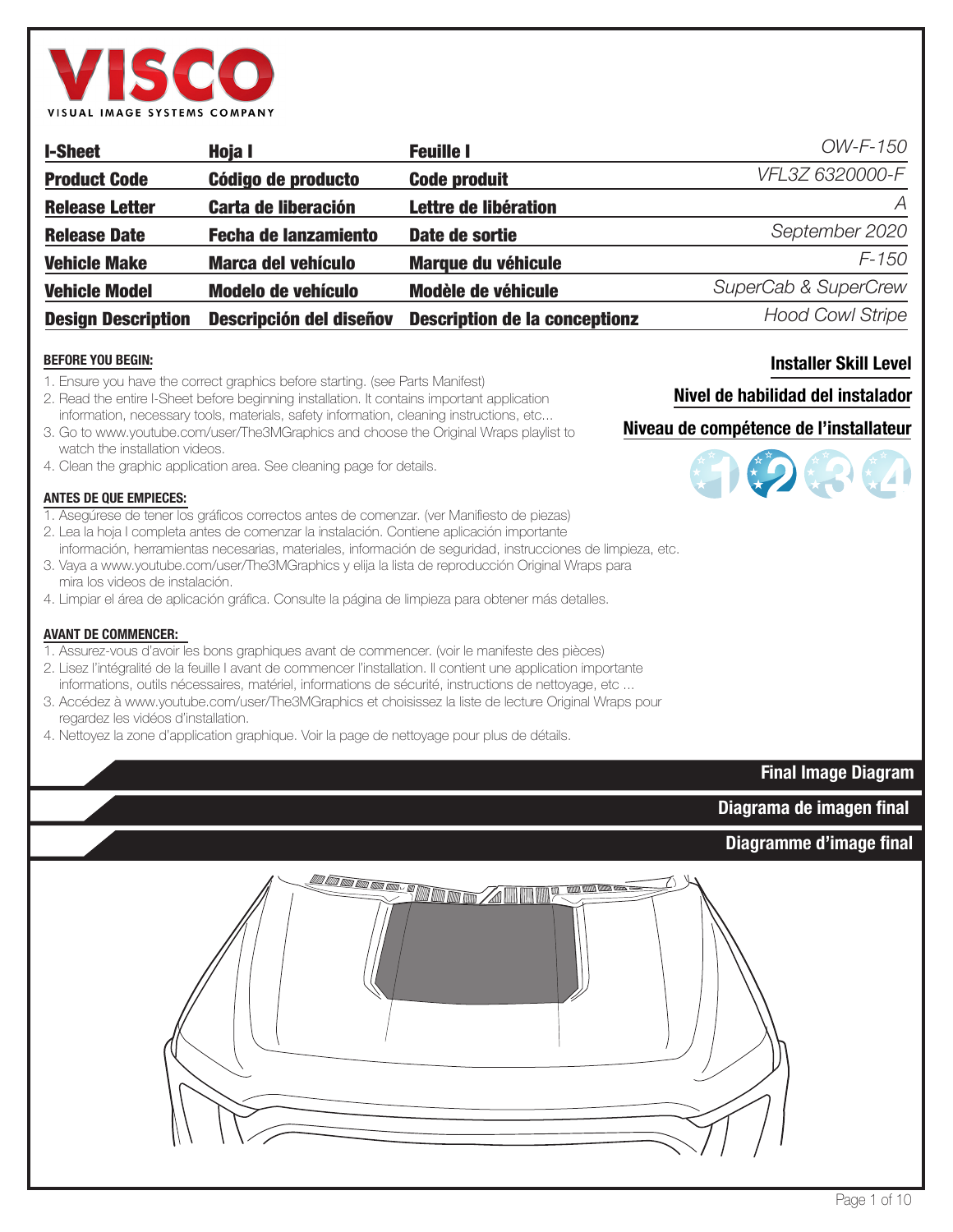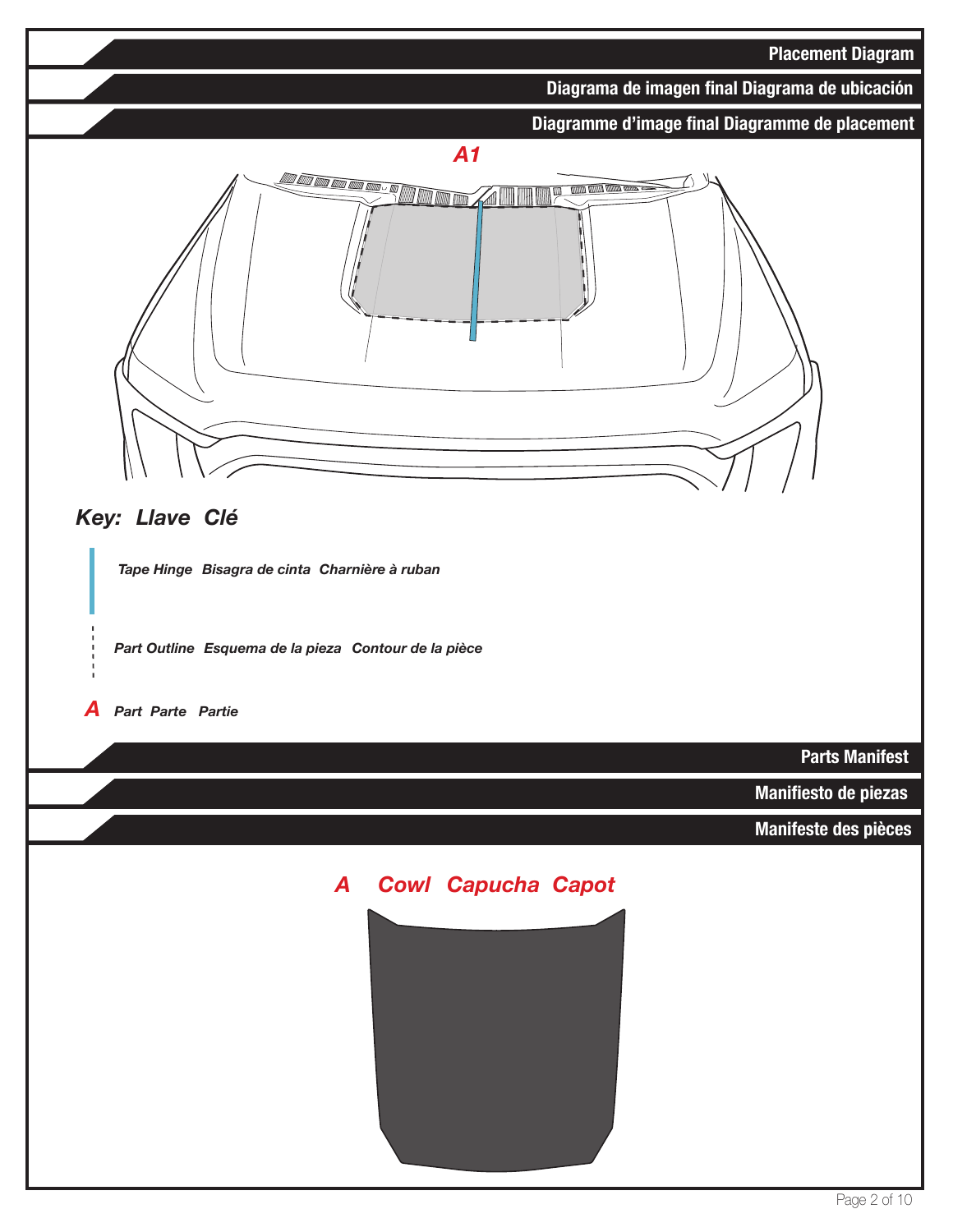# **Application Instructions**

**Application Instructions**

# **Application Instructions**

- 1. Place parts *A* as shown in Placement Diagram for all sides.
- a. Using a few small pieces of masking tape, make tape tabs to place the graphic to the cleaned vehicle.
- b. Position part *A* onto the hood as shown in the PLacement Diagram.
- 2. Make a tape "hinge" by applying masking tape as shown in the Placement Diagram centered on the graphic pieces.
- 1. Coloque las piezas *A* como se muestra en el Diagrama de ubicación para todos los lados.
- a. Con unos pequeños trozos de cinta adhesiva, haga pestañas de cinta para colocar el gráfico en el vehículo limpio.
- b. Coloque la parte A sobre la capucha como se muestra en el diagrama de colocación.
- 2. Haga una "bisagra" de cinta aplicando cinta de enmascarar como se muestra en el Diagrama de ubicación centrado en la piezas gráficas.
- 1. Placez les pièces *A* comme indiqué dans le diagramme de placement pour tous les côtés.
- a. À l'aide de quelques petits morceaux de ruban de masquage, faites des languettes de ruban adhésif pour placer le graphique sur le véhicule nettoyé.
- b. Positionnez la pièce A sur la hotte comme indiqué sur le schéma de placement.
- 2. Faites une «charnière» de ruban en appliquant du ruban de masquage comme indiqué dans le diagramme de placement centré sur le pièces graphiques.
- 3. Lift the graphic away from the vehicle and gently separate the paper liner from the film all the way to the hinge. At the hinge make a straight cut across the liner, using care not to scratch the vehicle or damage the part.
- 3. Levante el gráfico del vehículo y separe suavemente el revestimiento de papel de la película hasta el final bisagra. En la bisagra, haga un corte recto a través del revestimiento, teniendo cuidado de no rayar el vehículo ni dañarlo la parte.
- 3. Soulevez le graphique du véhicule et séparez délicatement la doublure en papier du film jusqu'au charnière. À la charnière, faites une coupe droite à travers la doublure, en prenant soin de ne pas rayer le véhicule ou de l'endommager la partie.



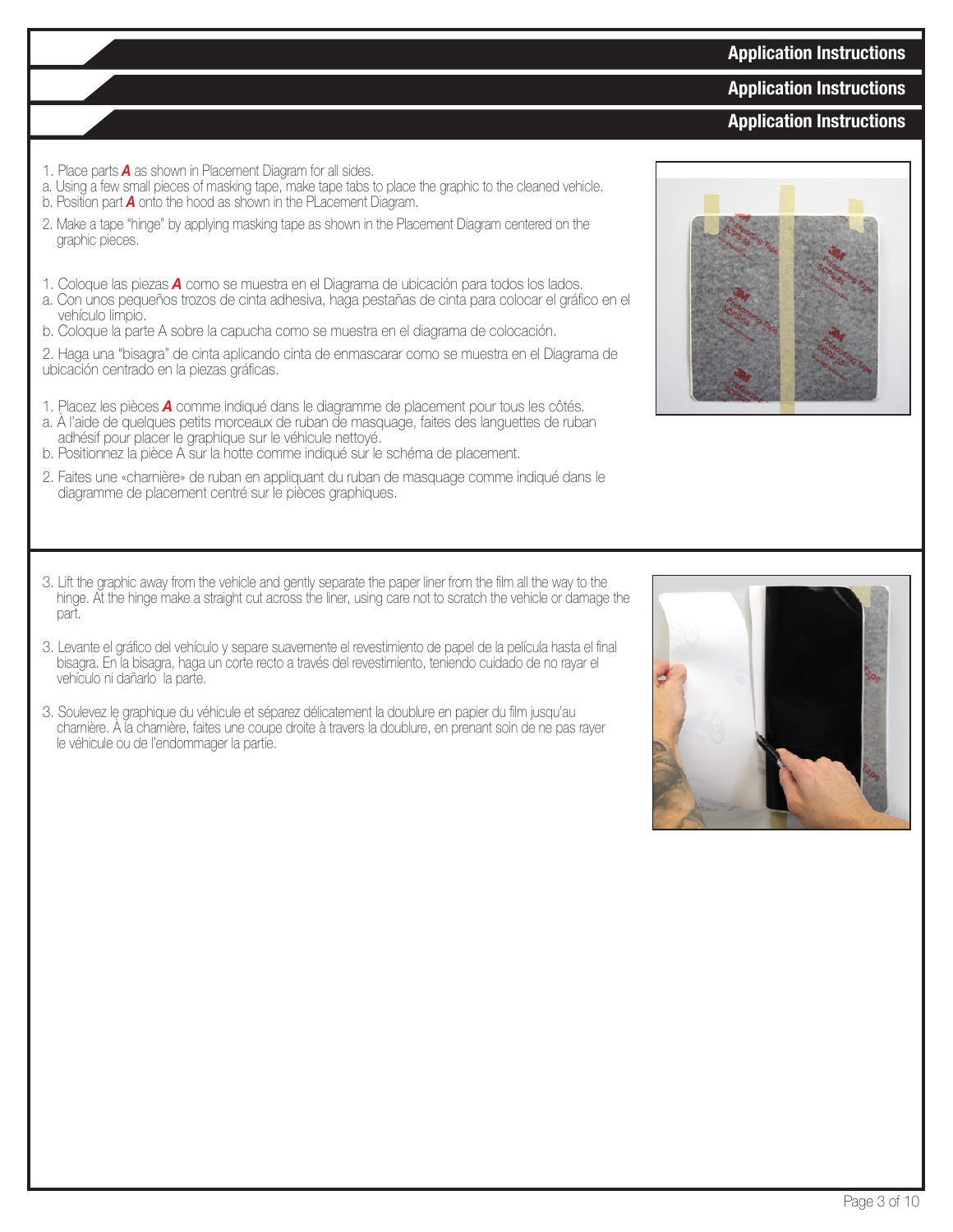# **Continuación de las instrucciones de aplicación....**

# **Instructions d'application suite....**

- 4. Use slight tension while positioning the graphic. Position the graphic and press down at the furthest edge. Starting at the center of the hinge, squeegee with firm pressure along the hinge from center-to-the-left and from center-to-the right. Continue squeegeeing in a similar fashion with overlapping strokes, working your way to the bottom edge of the graphic.
- 5. Remove the tape at the hinge and then remove the remaining paper liner.
- 6. Repeat Step 4 for the remainder of the graphic.
- 7. Repeat Steps 2-5 for all graphic parts.
- 4. Use una ligera tensión mientras coloca el gráfico. Coloque el gráfico y presione hacia abajo en el punto más alejado borde. Comenzando en el centro de la bisagra, pase la escobilla de goma con presión firme a lo largo de la bisagra desde de centro a la izquierda y de centro a la derecha. Continúe limpiando de manera similar con trazos superpuestos, avanzando hasta el borde inferior del gráfico.
- 5. Quite la cinta de la bisagra y luego quite el papel protector restante.
- 6. Repita el paso 4 para el resto del gráfico.
- 7. Repita los pasos 2 a 5 para todas las partes gráficas.
- 4. Utilisez une légère tension lors du positionnement du graphique. Positionnez le graphique et appuyez au plus loin bord. En commençant au centre de la charnière, appliquez une pression ferme le long de la charnière centre-à-gauche et du centre-à-droite. Continuez à racler de la même manière avec traits qui se chevauchent et se frayent un chemin jusqu'au bord inférieur du graphique.
- 5. Retirez le ruban adhésif au niveau de la charnière, puis retirez le papier protecteur restant.
- 6. Répétez l'étape 4 pour le reste du graphique.
- 7. Répétez les étapes 2 à 5 pour toutes les parties graphiques.
- 8. If application tape is used, peel the tape away from the rest of the graphic parts at a 180° angle (back onto itself). Re-squeegee the graphic after removing the tape.
- 9. Post heat the graphic using a heat gun to ensure good adhesion.
- 10. Repeat this process for all other parts installed on the vehicle.

**NOTE:** When using a heat gun, make sure the graphic surface temperature does not exceed 212°F (100°C).

- 8. Si se utiliza cinta de aplicación, retire la cinta del resto de las partes gráficas en un ángulo de 180 ° (de nuevo sobre sí mismo). Vuelva a pasar la espátula por el gráfico después de quitar la cinta.
- 9. Postcalentar el gráfico con una pistola de calor para asegurar una buena adhesión.
- 10. Repita este proceso para todas las demás piezas instaladas en el vehículo.

**NOTA:** Cuando utilice una pistola de calor, asegúrese de que la temperatura de la superficie gráfica no supere los 212 ° F (100 ° C).

- 8. Si du ruban d'application est utilisé, décollez le ruban du reste des parties graphiques à un angle de 180 ° (retour sur lui-même). Rincez le graphique après avoir retiré la bande.
- 9. Post-chauffer le graphique à l'aide d'un pistolet thermique pour assurer une bonne adhérence.
- 10. Répétez ce processus pour toutes les autres pièces installées sur le véhicule.

**REMARQUE:** lorsque vous utilisez un pistolet thermique, assurez-vous que la température de la surface graphique ne dépasse pas 100 ° C (212 ° F).



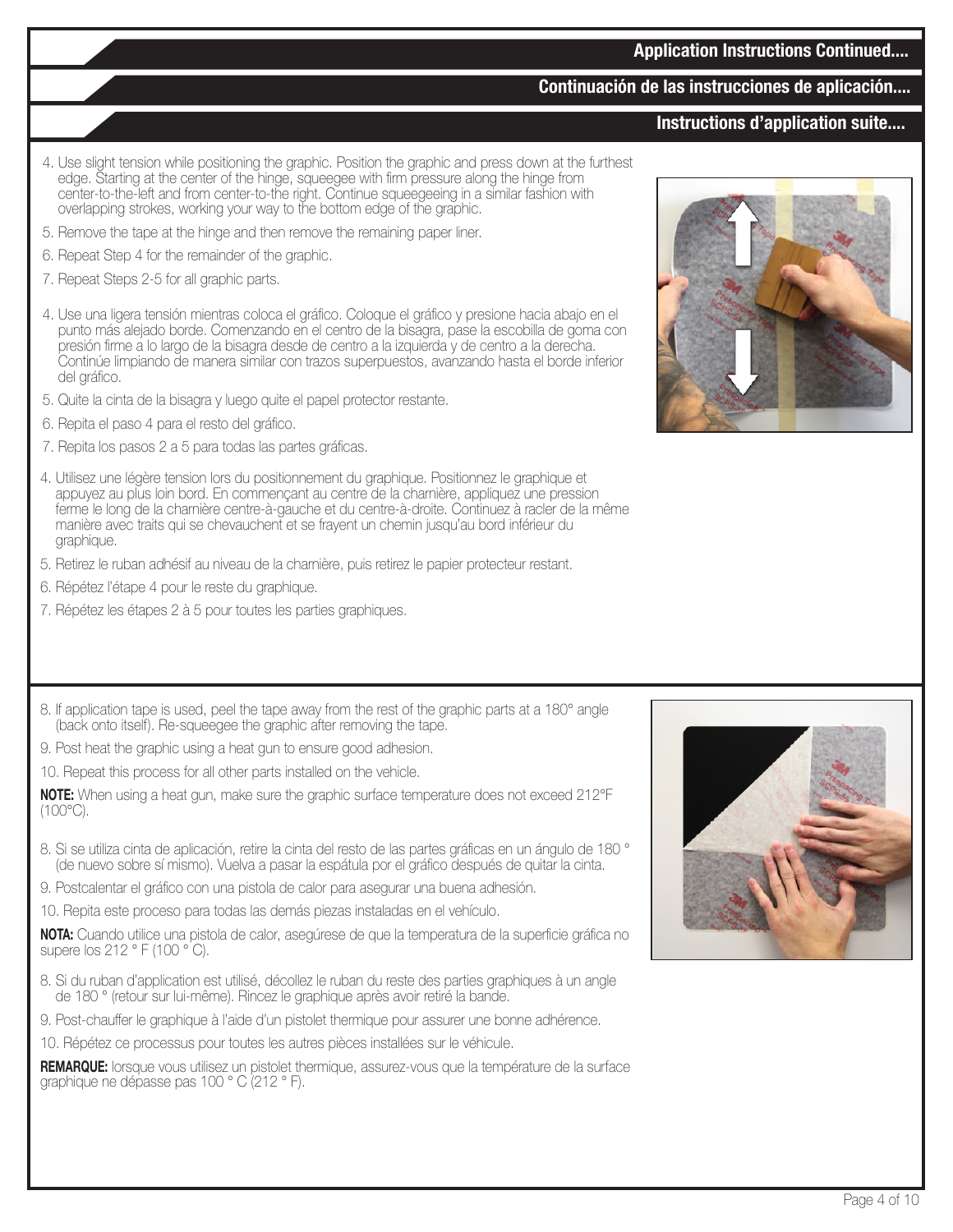| <b>Material and Tools</b>                                                                                                                                                                                                                                                                                                                                                                                                                                                                                                                                                                                                                                                                    | <b>Clean the Vehicle</b>                                                                                                                                                                                                                                                                                                                                                                                                                                                                                                                                                                                                                                          |
|----------------------------------------------------------------------------------------------------------------------------------------------------------------------------------------------------------------------------------------------------------------------------------------------------------------------------------------------------------------------------------------------------------------------------------------------------------------------------------------------------------------------------------------------------------------------------------------------------------------------------------------------------------------------------------------------|-------------------------------------------------------------------------------------------------------------------------------------------------------------------------------------------------------------------------------------------------------------------------------------------------------------------------------------------------------------------------------------------------------------------------------------------------------------------------------------------------------------------------------------------------------------------------------------------------------------------------------------------------------------------|
| NOTE: Some of these tools may not be used for each installation.<br>$\Box$ Lint free cloths<br>□ 3M™ Prep-Sol or DuPont Prep-Sol<br>Sopropyl alcohol (IPA) cleaner (70% rubbing alcohol or mix 2 parts IPA<br>to 1 part water)<br>□ 3M™ Tape Primer 94<br>□ Scotch™ Masking Tape - 1" to 2" roll<br>□ 3M™ Squeegee PA1-G Gold (one edge covered with 3M™ Fastener<br>□ SJ3523 (Loop) from 3M™ Hook and Loop Fasteners and other edge<br>$\Box$ covered with PTFE tape)<br>$\Box$ Protected cutter<br>$\Box$ Tape measure<br>Temperature-controlled electric heat gun capable of attaining at least<br>650°F (344°C)<br>□ Infrared temperature sensor (e.g., 3M™ Infrared Thermometer IR-500) | 1. Dampen a lint free cloth with the solvent based cleaner.<br>2. Wipe the hood with the damp cloth. Then, immediately wipe dry with a dry<br>cloth.<br>3. Repeat Steps 1 and 2 using the alcohol based cleaner.<br>4. It is essential that the underside of the hood be cleaned too, all the way to the<br>body seam, as the film will be wrapped to that point.<br><b>After Application</b><br>Assuming the ambient application temperature was above the recommended<br>minimum of 16° C (60° F), keep the vehicle indoors as follows:<br>□ 16°C (60° F) and above: not required<br>$\Box$ 5° to 16°C (40 to 59°F): 1 hour<br>$\Box$ Below 5°C (40°F): 3 hours |
| <b>Health and Safety</b>                                                                                                                                                                                                                                                                                                                                                                                                                                                                                                                                                                                                                                                                     | <b>3M Glove Box Warranty</b>                                                                                                                                                                                                                                                                                                                                                                                                                                                                                                                                                                                                                                      |
| <b>CAUTION:</b> When handling any chemical products, read the manufacturers'<br>container labels and the Safety Data Sheets (SDS) for important health, safety and<br>environmental information. To obtain SDS sheets for 3M products go to<br>3M.com/MSDS, or by mail or in case of an emergency, call 1-800-364-3577 or<br>1-651-737-6501.<br><b>CAUTION:</b> When using any equipment, always follow the manufacturers'<br>instructions for safe operation.<br><b>CAUTION:</b> Any activity performed for a long period of time in an awkward position                                                                                                                                    | Ensure your customer receives the 3M Glove Box Warranty for Personalized<br>Vehicle Graphics found at the end of the I-Sheet.<br><b>Disclaimer</b><br>The information contained and techniques described herein are believed to be<br>reliable, but 3M makes no warranties, express or implied, including but not limited<br>to any implied warranty of merchantability or fitness for a particular purpose.                                                                                                                                                                                                                                                      |
| or with a high amount of force is potentially a risk for causing musculoskeletal<br>strain, pain or injury. When applying film, follow these practices to improve<br>comfort and avoid injury:                                                                                                                                                                                                                                                                                                                                                                                                                                                                                               | <b>Limitation of Liability</b>                                                                                                                                                                                                                                                                                                                                                                                                                                                                                                                                                                                                                                    |
| $\Box$ Alternative your tasks during the application.<br>$\Box$ Schedule regular breaks.<br>$\Box$ Perform stretches or do exercises to improve circulation.<br>Noid awkward reaching.<br>Air Quality Regulations: State Volatile Organic Compound (VOC) regulations may<br>prohibit the use of certain cleaning chemicals with VOC's in graphic arts coatings<br>and printing operations. For example, the California South Coast Air Quality<br>Management District prohibits use of certain solvent-based solutions without a<br>permit and other California AQMD's prohibit use of certain solutions without a                                                                           | Except where prohibited by law, 3M SHALL NOT UNDER ANY CIRCUMSTANCES<br>BE LIABLE TO PURCHASER OR USER FOR ANY DIRECT, INDIRECT, SPECIAL,<br>INCIDENTAL, OR CONSEQUENTIAL DAMAGES (INCLUDING, BUT NOT LIMITED<br>TO, LABOR, NON-3M MATERIAL CHARGES, LOSS OF PROFITS, REVENUE,<br>BUSINESS, OPPORTUNITY, OR GOODWILL) RESULTING FROM OR IN ANY<br>WAY RELATED TO SELLER'S PRODUCTS OR SERVICES. This limitation of liability<br>applies regardless of the legal or equitable theory under which such losses or<br>damages are sought including breach of contract, breach of warranty, negligence,<br>strict liability, or any ther legal or equitable theory.    |
| permit or a regulatory exemption. Check with your State environmental authorities<br>to determine whether use of this solution may be restricted or prohibited.                                                                                                                                                                                                                                                                                                                                                                                                                                                                                                                              | <b>Trademarks</b>                                                                                                                                                                                                                                                                                                                                                                                                                                                                                                                                                                                                                                                 |
| <b>Pre-Application Instructions</b>                                                                                                                                                                                                                                                                                                                                                                                                                                                                                                                                                                                                                                                          | 3M and Scotch are trademarks of 3M.<br>Ford is a trademark or registered trademark of Ford Motoring Company.                                                                                                                                                                                                                                                                                                                                                                                                                                                                                                                                                      |
| For best results with your film application, ensure the following conditions are<br>met prior to application.<br>1. Do not wash vehicle within 12 hours of the application time. If washed in an<br>automatic car wash, do not select the "spot-free rinse" option.<br>2. Ensure the vehicle surface is completely dry.<br>3. Maintain the vehicle and ambient temperature between 16° to 32°C<br>(61° to 90°F).<br>4. Ensure the application environment is clean and well lit.<br>5. Sweep the work area clean to remove any loose dirt or particles.<br>6. Use a clean tabletop for handling the film. Do not place the film on the floor                                                 | All other trademarks are the property of their rightful owners                                                                                                                                                                                                                                                                                                                                                                                                                                                                                                                                                                                                    |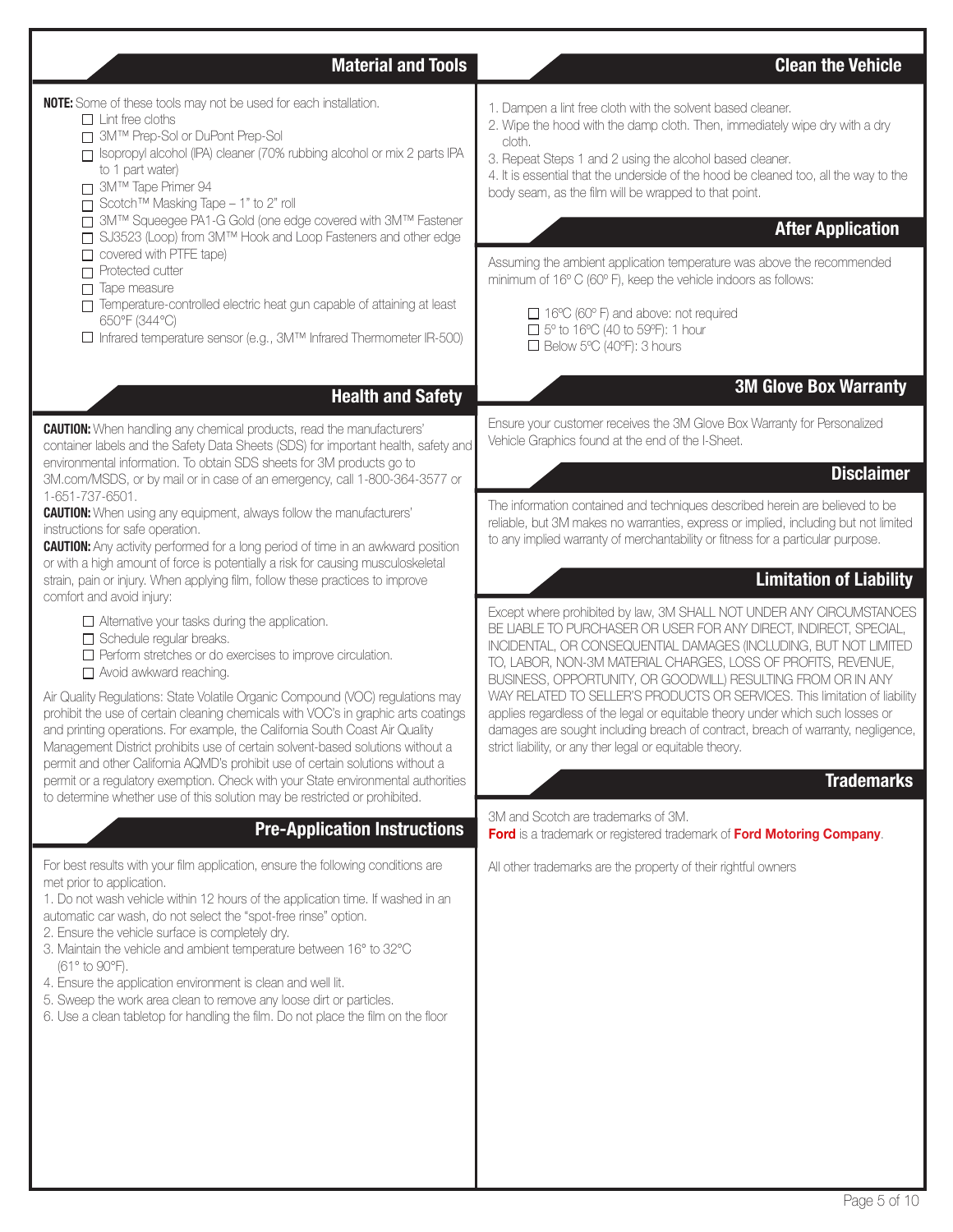# **Material y herramientas Limpiar el Vehículo**

**NOTA:** Es posible que algunas de estas herramientas no se utilicen para cada instalación.

- □ Paños sin pelusa
- 3M ™ Prep-Sol o DuPont Prep-Sol
- Limpiador de alcohol isopropílico (IPA) (alcohol isopropílico al 70% o mezcla 2 partes de IPA a 1 parte de agua)
- Imprimador de cinta 3M ™ 94
- Cinta de enmascarar Scotch ™ Rollo de 1 "a 2"
- Escobilla de goma 3M ™ PA1-G Gold (un borde cubierto con sujetador 3M ™ SJ3523 (bucle) de los sujetadores de gancho y bucle de 3M ™ y otros bordes cubierto con cinta de PTFE) Cortador protegido
- $\Box$  Cinta métrica
- Pistola de calor eléctrica con control de temperatura capaz de
- $\Box$  alcanzar al menos650 ° F (344 ° C) Sensor de temperatura infrarrojo (p. Ej., Termómetro infrarrojo
- 3M ™ IR-500)

# **Salud y seguridad**

**PRECAUCIÓN:** Al manipular cualquier producto químico, lea las instrucciones del fabricante etiquetas de los envases y las fichas de datos de seguridad (SDS) para aspectos importantes de salud, seguridad y información ambiental. Para obtener hojas SDS para productos 3M, vaya a 3M.com/MSDS, o por correo o en caso de emergencia, llame al 1-800-364-3577 o 1-651-737-6501.

**PRECAUCIÓN:** Cuando utilice cualquier equipo, siga siempre las instrucciones del fabricante instrucciones para una operación segura.

**PRECAUCIÓN:** Cualquier actividad realizada durante un largo período de tiempo en una posición incómoda o con una gran cantidad de fuerza es potencialmente un riesgo de causar musculoesquelético tensión, dolor o lesión. Al aplicar película, siga estas prácticas para mejorar comodidad y evitar lesiones:

> Alternative your tasks during the application. Schedule regular breaks. Perform stretches or do exercises to improve circulation. Avoid awkward reaching.

Regulaciones de calidad del aire: Las regulaciones estatales de compuestos orgánicos volátiles (COV) pueden rohibir el uso de ciertos productos químicos de limpieza con VOC en los recubrimientos de artes gráficas y operaciones de impresión. Por ejemplo, la calidad del aire de la costa sur de California Management District prohíbe el uso de ciertas soluciones a base de solventes sin unpermiso y otros AQMD de California prohíben el uso de ciertas soluciones sin un permiso o una exención reglamentaria. Consulte con las autoridades ambientales de su estado para determinar si el uso de esta solución puede estar restringido o prohibido.

# **Instrucciones previas a la solicitud**

Para obtener los mejores resultados con su aplicación de película, asegúrese de que se cumplan las siguientes condiciones antes de la aplicación.

1. No lave el vehículo dentro de las 12 horas posteriores a la aplicación. Si se lava en un lavado automático de automóviles, no seleccione la opción "enjuague sin manchas".

- 2. Asegúrese de que la superficie del vehículo esté completamente seca.
- 3. Mantenga el vehículo y la temperatura ambiente entre 16 ° y 32 ° C (61 ° a 90 ° F).
- 4. Asegúrese de que el entorno de la aplicación esté limpio y bien iluminado.
- 5. Barra el área de trabajo limpia para eliminar cualquier suciedad o partículas sueltas.
- 6. Utilice una mesa limpia para manipular la película. No coloque la película en el suelo.
- 1. Humedezca un paño sin pelusa con el limpiador a base de solvente.
- 2. Limpie la campana con el paño húmedo. Luego, seque inmediatamente con un paño seco paño.
- 3. Repita los pasos 1 y 2 con el limpiador a base de alcohol.
- 4. Es esencial que también se limpie la parte inferior de la campana, hasta el finalcostura del cuerpo, ya que la película quedará envuelta hasta ese punto.

# **Después de la aplicación**

Suponiendo que la temperatura ambiente de la aplicación estuviera por encima de la recomendadamínimo de 16 ° C (60 ° F), mantenga el vehículo en el interior de la siguiente manera:

□ 16°C (60° F) and above: not required  $\Box$  5° to 16°C (40 to 59°F): 1 hour  $\Box$  Below 5°C (40°F): 3 hours

# **Garantía de la guantera de 3M**

Asegúrese de que su cliente reciba la garantía de la guantera de 3M para Gráficos de vehículos que se encuentran al final de la I-Sheet.

# **Descargo de responsabilidad**

Se cree que la información contenida y las técnicas aquí descritas son confiable, pero 3M no ofrece garantías, expresas o implícitas, incluidas, entre otras, a cualquier garantía implícita de comerciabilidad o idoneidad para un propósito particular.

# **Limitación de responsabilidad**

Excepto donde lo prohíba la ley, 3M NO DEBE BAJO NINGUNA CIRCUNSTANCIA SER RESPONSABLE ANTE EL COMPRADOR O EL USUARIO DE CUALQUIER CUALQUIER DIRECTO, INDIRECTO, ESPECIAL,

DAÑOS INCIDENTALES O CONSECUENTES (INCLUYENDO, PERO NO LIMIT-ADO A, LABORAL, CARGOS DE MATERIALES QUE NO SON DE 3M, PÉRDI-DA DE BENEFICIOS, INGRESOS, NEGOCIOS, OPORTUNIDADES O BUENA VOLUNTAD) RESULTANTES DE O DE CUALQUIER FORMA RELACIONADOS CON LOS PRODUCTOS O SERVICIOS DEL VENDEDOR. Esta limitación de responsabilidad se aplica independientemente de la teoría legal o equitativa bajo la cual se busquen tales pérdidas o daños, incluido el incumplimiento de contrato, incumplimiento de garantía, negligencia, responsabilidad estricta o cualquier otra teoría legal o equitativa.

# **Marcas comerciales**

3M y Scotch son marcas comerciales de 3M.

**Ford** es una marca comercial o una marca comercial registrada de **Ford Motoring Company.**

Todas las demás marcas comerciales son propiedad de sus legítimos propietarios.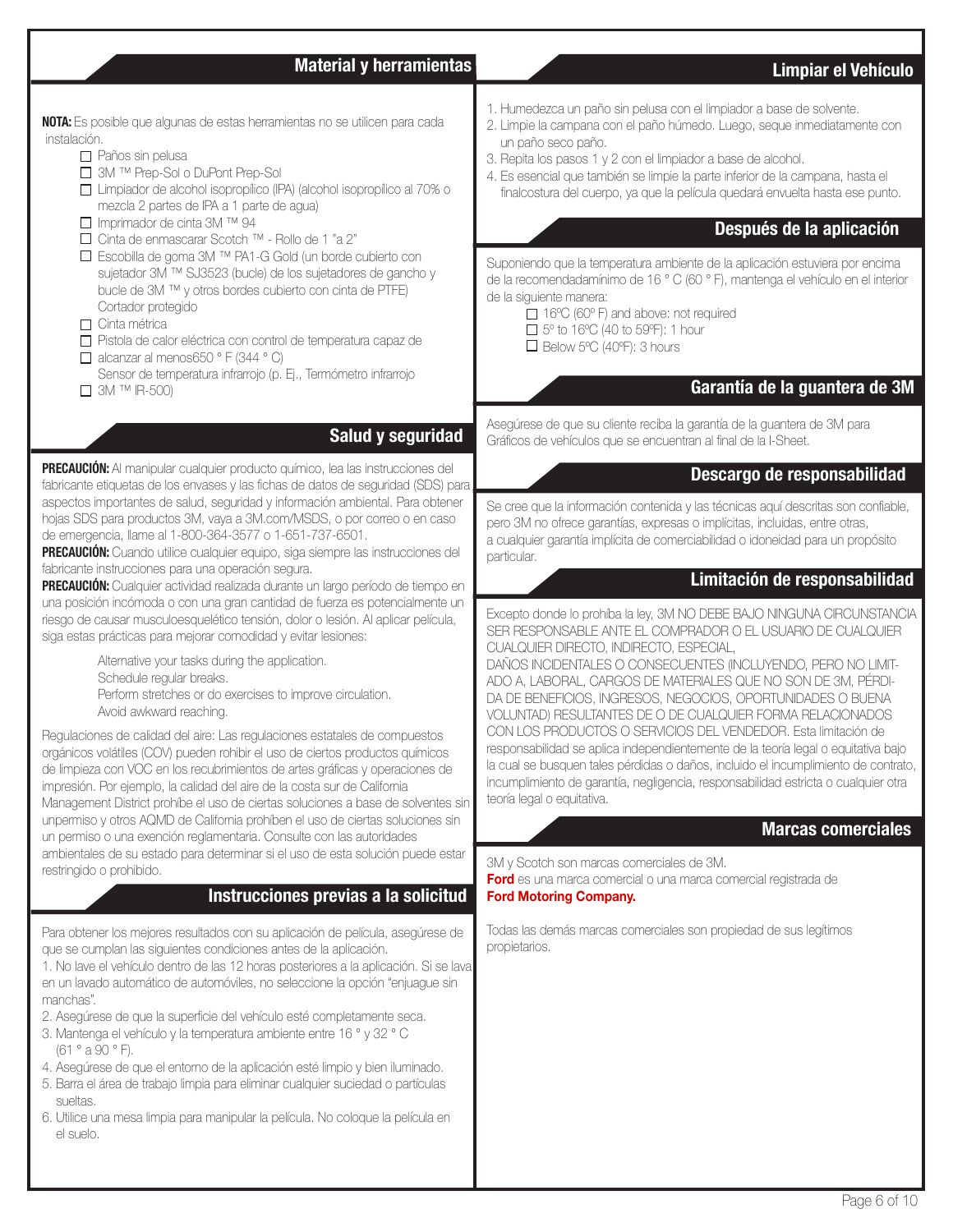| Matériel et outillage                                                                                                                                                                                                                                                                                                                                                                                                                                                                                                                                                                                                                                                                                                                                                                                                                                                                                                                                                                                                                                                                                                                                              |                                                                                                                                                                                                                                                                                                                                                                                                                                                                                                                                                                                                                                                                                                                                                                                                                                                                                                                                                         |
|--------------------------------------------------------------------------------------------------------------------------------------------------------------------------------------------------------------------------------------------------------------------------------------------------------------------------------------------------------------------------------------------------------------------------------------------------------------------------------------------------------------------------------------------------------------------------------------------------------------------------------------------------------------------------------------------------------------------------------------------------------------------------------------------------------------------------------------------------------------------------------------------------------------------------------------------------------------------------------------------------------------------------------------------------------------------------------------------------------------------------------------------------------------------|---------------------------------------------------------------------------------------------------------------------------------------------------------------------------------------------------------------------------------------------------------------------------------------------------------------------------------------------------------------------------------------------------------------------------------------------------------------------------------------------------------------------------------------------------------------------------------------------------------------------------------------------------------------------------------------------------------------------------------------------------------------------------------------------------------------------------------------------------------------------------------------------------------------------------------------------------------|
| REMARQUE: certains de ces outils peuvent ne pas être utilisés pour chaque<br>installation.<br>$\Box$ Chiffons non pelucheux<br>□ 3M ™ Prep-Sol ou DuPont Prep-Sol<br>□ Nettoyant à l'alcool isopropylique (IPA) (70% d'alcool à friction ou<br>mélange 2 parties d'IPA) à 1 part d'eau)<br>□ Apprêt pour ruban adhésif 3M ™ 94<br>□ Ruban de masquage Scotch ™ - rouleau de 1 "à 2"<br>□ Raclette 3M ™ PA1-G Gold (un bord recouvert d'une attache 3M ™<br>SJ3523 (boucle) des attaches auto-agrippantes 3M ™ et autres bords<br>recouvert de ruban PTFE)<br>□ Cutter protégé<br>$\Box$ Mètre à ruban<br>Pistolet thermique électrique à température contrôlée capable<br>d'atteindre au moins 650 ° F (344 ° C)<br>□ Capteur de température infrarouge (par exemple, thermomètre<br>infrarouge 3M ™ IR-500)<br>Santé et sécurité                                                                                                                                                                                                                                                                                                                                  | 1. Humidifiez un chiffon non pelucheux avec le nettoyant à base de solvant.<br>2. Nettoyez la hotte avec le chiffon humide. Puis séchez immédiatement avec<br>un chiffon sec.<br>3. Répétez les étapes 1 et 2 avec le nettoyant à base d'alcool.<br>4. Il est essentiel que le bas de la hotte soit également nettoyé, jusqu'au couture<br>finale du corps, car le film sera enveloppé jusqu'à ce point.<br><b>Après l'application</b><br>En supposant que la température ambiante d'application était supérieure à la<br>température recommandée minimum de<br>□ 16 ° C (60 ° F) et plus: non requis<br>$\Box$ 5° à 16° C (40 à 59 ° F): 1 heure<br>$\Box$ En dessous de 5 ° C (40 ° F): 3 heures<br>Garantie de la boîte à gants 3M                                                                                                                                                                                                                   |
| <b>ATTENTION:</b> lorsque vous manipulez des produits chimiques, lisez les<br>les étiquettes des contenants et les fiches de données de sécurité (FDS) pour la<br>santé, la sécurité et                                                                                                                                                                                                                                                                                                                                                                                                                                                                                                                                                                                                                                                                                                                                                                                                                                                                                                                                                                            | Assurez-vous que votre client reçoit la garantie de la boîte à gants 3M pour<br>Graphiques du véhicule trouvés à la fin de la feuille I.                                                                                                                                                                                                                                                                                                                                                                                                                                                                                                                                                                                                                                                                                                                                                                                                                |
| informations environnementales. Pour obtenir les fiches signalétiques des produits<br>3M, rendez-vous sur<br>3M.com/MSDS, ou par courrier ou en cas d'urgence, composez le 1-800-364-                                                                                                                                                                                                                                                                                                                                                                                                                                                                                                                                                                                                                                                                                                                                                                                                                                                                                                                                                                              | <b>Avertissement</b>                                                                                                                                                                                                                                                                                                                                                                                                                                                                                                                                                                                                                                                                                                                                                                                                                                                                                                                                    |
| 3577 ou<br>1-651-737-6501.<br>ATTENTION: lorsque vous utilisez un équipement, suivez toujours les<br>instructions pour un fonctionnement sûr.                                                                                                                                                                                                                                                                                                                                                                                                                                                                                                                                                                                                                                                                                                                                                                                                                                                                                                                                                                                                                      | On pense que les informations contenues et les techniques décrites ici sont<br>fiable, mais 3M ne donne aucune garantie, expresse ou implicite, y compris mais<br>sans s'y limiter à toute garantie implicite de qualité marchande ou d'adéquation à<br>un usage particulier.particular.                                                                                                                                                                                                                                                                                                                                                                                                                                                                                                                                                                                                                                                                |
| ATTENTION: toute activité effectuée pendant une longue période dans une position<br>inconfortable ou avec une force élevée est potentiellement un risque de pro-                                                                                                                                                                                                                                                                                                                                                                                                                                                                                                                                                                                                                                                                                                                                                                                                                                                                                                                                                                                                   | Limitation de responsabilité                                                                                                                                                                                                                                                                                                                                                                                                                                                                                                                                                                                                                                                                                                                                                                                                                                                                                                                            |
| voquer des troubles musculo-squelettiques fatigue, douleur ou blessure. Lors<br>de l'application du film, suivez ces pratiques pour améliorer confort et éviter les<br>blessures:<br>Alterner vos tâches lors de l'application.<br>□ Prévoyez des pauses régulières.<br>Faites des étirements ou faites des exercices pour améliorer la<br>circulation<br>$\Box$ Évitez de les atteindre maladroitement.<br>Règlements sur la qualité de l'air: les règlements de l'État sur les composés or-<br>ganiques volatils (COV) peuvent interdire l'utilisation de certains produits chimiques<br>de nettoyage avec des COV dans les revêtements pour arts graphiques<br>et les opérations d'impression. Par exemple, la qualité de l'air de la côte sud de<br>la Californie Management District interdit l'utilisation de certaines solutions à base<br>de solvants sans permis et d'autres AQMD de Californie interdisent l'utilisation de<br>certaines solutions sans permis ou une exemption réglementaire. Vérifiez auprès<br>de vos autorités environnementales nationales pour déterminer si l'utilisation de<br>cette solution peut être restreinte ou interdite. | Sauf là où la loi l'interdit, 3M NE DOIT EN AUCUN CAS<br>ÊTRE RESPONSABLE ENVERS L'ACHETEUR OU L'UTILISATEUR POUR TOUT<br>DIRECT, INDIRECT, SPÉCIAL,<br>DOMIMAGES ACCESSOIRES OU INDIRECTS (Y COMPRIS, MAIS SANS S'Y<br>LIMITER, LA MAIN D'ŒUVRE, LES FRAIS DE MATÉRIEL NON-3M, LA PERTE DE<br>PROFITS, LES REVENUS, LES AFFAIRES, LES OPPORTUNITÉS OU LA BONNE<br>VOLONTÉ) RÉSULTANT DE OU DE TOUTE MANIÈRE LIÉE AUX PRODUITS OU<br>SERVICES DU VENDEUR. Cette limitation de responsabilité s'applique quelle que<br>soit la théorie légale ou équitable en vertu de laquelle ces pertes ou dommages<br>sont recherchés, y compris la rupture de contrat, la violation de la garantie, la<br>négligence, la responsabilité stricte ou toute autre théorie légale ou équitable.<br><b>Marques de commerce</b><br>3M et Scotch sont des marques de commerce de 3M.<br>Ford est une marque commerciale ou une marque déposée de Ford Motoring<br>Company. |
| Instructions préalables à la demande                                                                                                                                                                                                                                                                                                                                                                                                                                                                                                                                                                                                                                                                                                                                                                                                                                                                                                                                                                                                                                                                                                                               | Toutes les autres marques sont la propriété de leurs propriétaires légitimes                                                                                                                                                                                                                                                                                                                                                                                                                                                                                                                                                                                                                                                                                                                                                                                                                                                                            |
| Pour de meilleurs résultats avec votre application de film, assurez-vous que les<br>conditions suivantes sont remplies<br>avant l'application.<br>1. Ne pas laver le véhicule dans les 12 heures suivant l'application. Si lavé<br>dans un lave-auto automatique, ne sélectionnez pas l'option «rinçage sans<br>taches».<br>2. Assurez-vous que la surface du véhicule est complètement sèche.<br>3. Maintenez le véhicule et la température ambiante entre 16 ° et 32 ° C<br>$(61°\text{à }90°\text{F}).$<br>4. Assurez-vous que l'environnement d'application est propre et bien éclairé.<br>5. Nettoyez la zone de travail pour éliminer toute saleté ou particule.<br>6. Utilisez une table propre pour manipuler le film. Ne placez pas le film sur le sol.                                                                                                                                                                                                                                                                                                                                                                                                   | Todas las demás marcas comerciales son propiedad de sus legítimos<br>propietarios.                                                                                                                                                                                                                                                                                                                                                                                                                                                                                                                                                                                                                                                                                                                                                                                                                                                                      |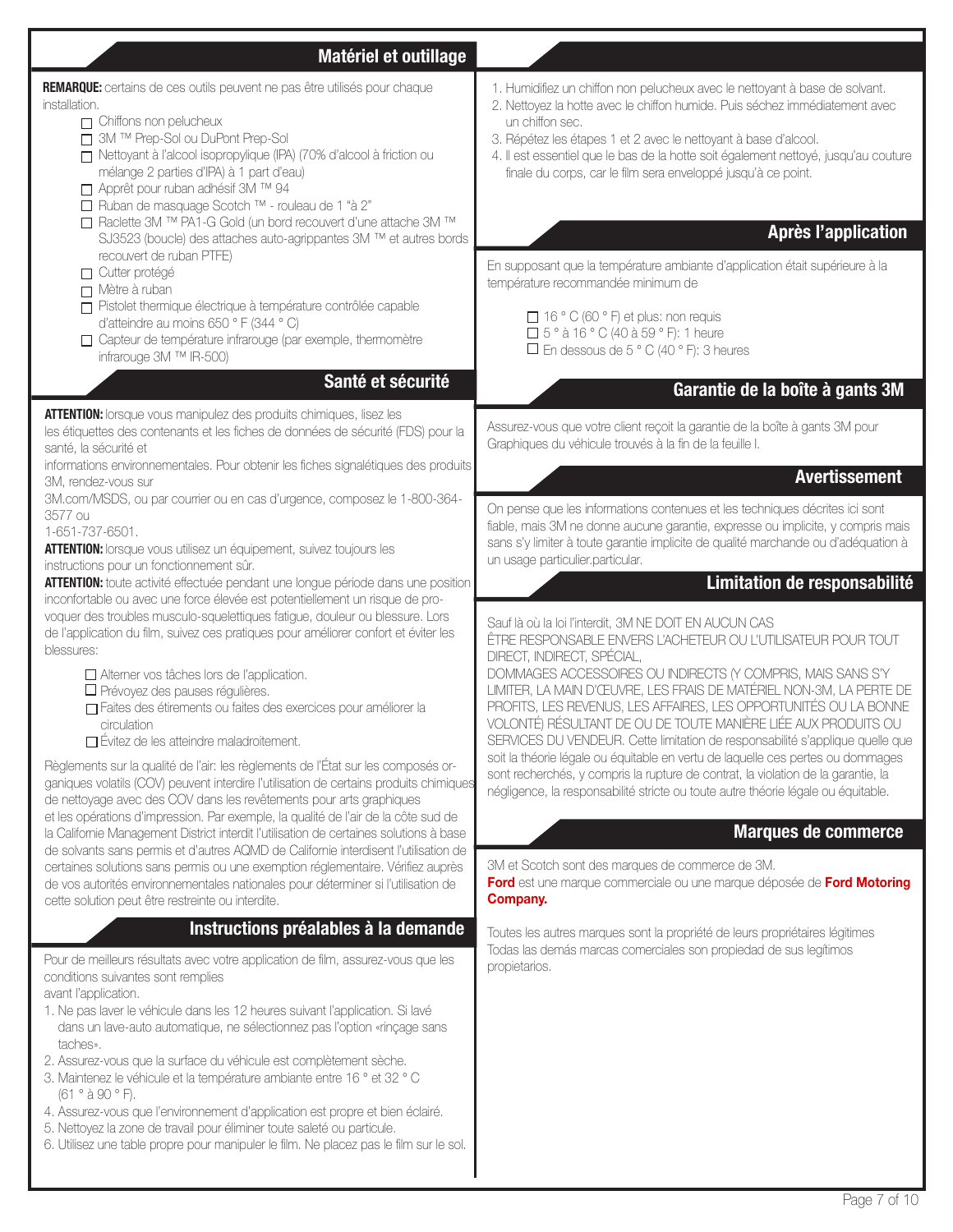# **Congratulations!**

# You have chosen to make your vehicle uniquely your own by having it decorated with 3M™Personalized Vehicle Graphics

*These graphicsare designed for satisfactory performance and are warranted by 3M for the term stated below when the graphics are maintained as stated in this Warranty. This Warranty starts on the day of Wrap installation*

### **Warranty Coverage**

3 years or 36,000 miles (60,000 kilometers) from install date, whichever comes first. Includes film replacement and reinstallation (see terms below).

#### **Recommended Graphic Maintenance**

To help keep your entire vehicle showroom perfect, treat the paint and your new graphics with care. Aggressive or abrasive mechanical washing may damage the finish on any vehicle, including your graphics, and may cause premature lifting of the graphic edges.

- Hand washing is always the best way to care for your car. We recommend using 3M or Meguiar's car care products. Then, immediately rinse well and dry the graphic with a soft squeegee and/or soft cloth to help restore the luster of the paint and graphic.
- Touchless car washing systems may be used. To avoid water spotting on the paint or graphics, always go through the dry cycle. Do not use high pressure water sprayers as these may damage the wrap.
- To remove tar and bugs from the graphics, use a commercial cleaner designed for such use, but do not rub vigorously. Immediately wash with your regular cleaning solution, rinse with water and dry.

#### **The 3M Warranty Does Not Cover the Following**

Most of these exclusions are applicable to your new car's paint finish, too.

- Reasonable fading or wear over time.
- Damage, including abrasion, scratching, fading or loss of sheen due to aggressive cleaning or not using the recommended cleaningmethods.
- Damage from wax or other solvent based products. See Recommended Graphic Maintenance above.
- Intentional or unintentional damage caused by: humans, such as graffiti or picking at the edges; animal scratching or waste products, severe weather, such as hail or debris carried by the wind; spotting from hard water; pitting or scratching from normal road spray; off-road driving; excessive exposure to salt that is not regularly cleaned off; or vehicle damage that results in graphic damage.
- Damage to the vehicle substrate or finish, including paint adhesion failure or rust.
- Damage to the vehicle during Wrap removal if it is not removed by a professional installer.
- A difference in gloss between the exposed paint and the areas that were covered by graphics after the graphics are removed unless such gloss differences cannot be buffed out by a professional. Buffing expenses are not covered by 3M.
- A difference in color between the exposed paint color and the areas that were covered by the Wrap after the Wrap is emoved.
- Transfer of warranty to a new owner of the vehicle.

#### **Remedy and Limitations**

Any claim for graphic failure must be made before the last day of your warranty. The only resolution for an approved warranty claim is a remake and reapplication of the same graphics on the same vehicle. 3M and its representatives do not cover the cost of your time or inconvenience, rental of a substitute vehicle, or any other indirect cost you or the dealer may incur as a result of a warranty claim.

Replacement graphics carry only the remainder of your original warranty. For example, for a 36 month/36,000 mile (60,000 kilometers) warranty, if you made a claim one month before the expiration of the warranty or at 35,000 miles (56,000 kilometers) (whichever came first), and the claim was approved, the replacement graphics would be warranted only for one month or 1,000 miles (1,600 kilometers) (whichever comes first).

#### **How to Make a Warranty Claim**

Contact your dealer. They will arrange for an assessment of your claim and process any valid claim in a timely manner.

| How to Make a Warranty Claim                         | Contact your dealer. They will arrange for an assessment of your claim and process any valid claim in a timely manner. |
|------------------------------------------------------|------------------------------------------------------------------------------------------------------------------------|
| Glove Box Warranty for Personalized Vehicle Graphics |                                                                                                                        |
| <b>Vehicle Information</b>                           |                                                                                                                        |
| VIN#                                                 | VISCO                                                                                                                  |
| Vehicle Make/Model                                   | VISUAL IMAGE SYSTEMS COMPANY                                                                                           |
| <b>Warranty Infomation</b>                           | <b>Personalized Vehicle Graphics</b>                                                                                   |
| Install Date                                         | Warranty is Install Date + 3 years                                                                                     |
| Odometer Readina                                     | Warranty is Odometer Reading @ Install Date +<br>36,000 miles (60,000 kilometers)                                      |



**Contact Information** 

800.277.0059 502 491 2300 support@viscoweb.com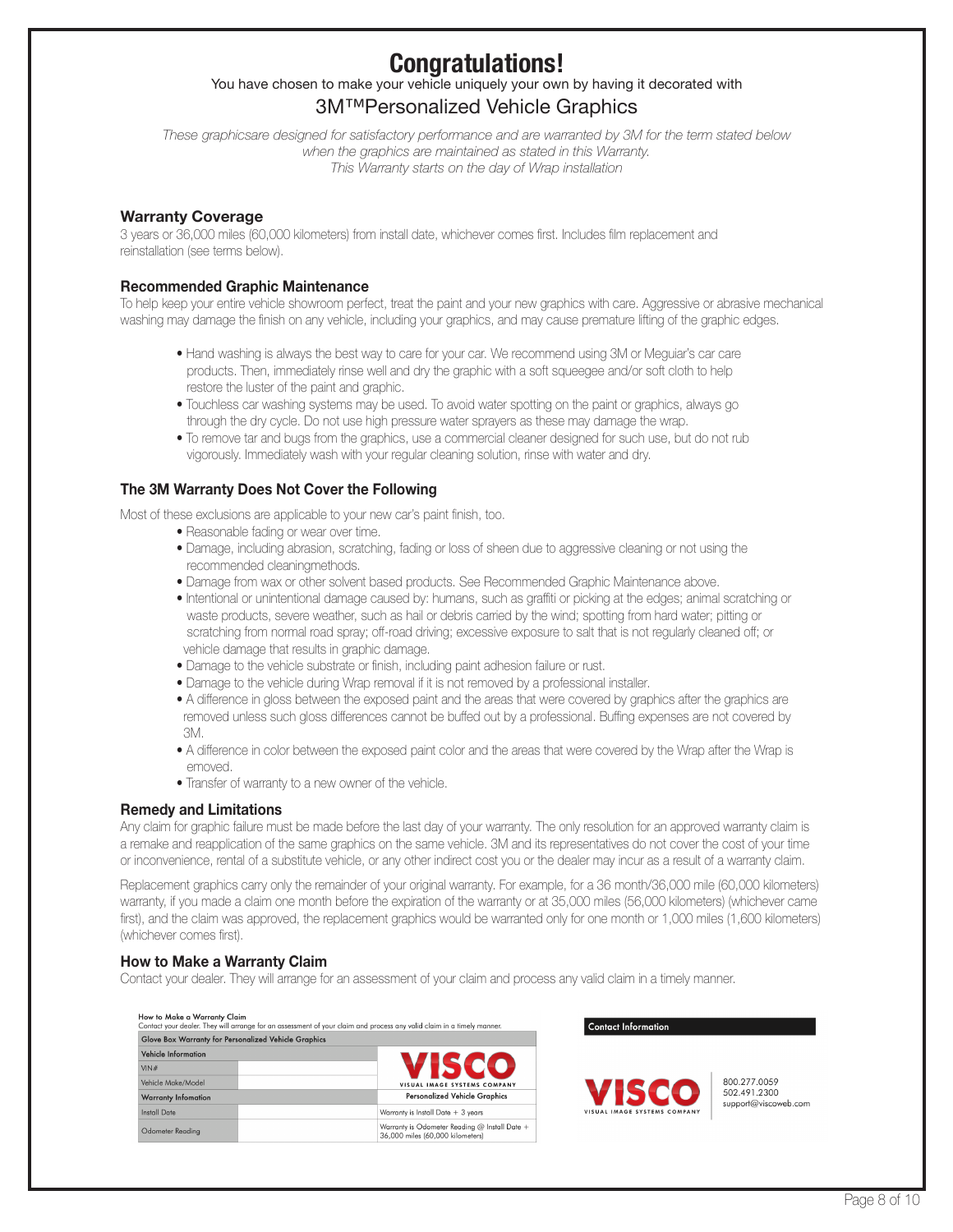# **¡Felicidades!**

# Ha elegido hacer que su vehículo sea exclusivamente suyo al decorarlo con Gráficos personalizados para vehículos de 3M ™

*Estos gráficos están diseñados para un rendimiento satisfactorio y están garantizados por 3M por el plazo que se indica a continuación.cuando los gráficos se mantienen como se indica en esta Garantía. Esta garantía comienza el día de la instalación de la envoltura.*

#### **Cobertura de garantía**

3 años o 36,000 millas (60,000 kilómetros) desde la fecha de instalación, lo que ocurra primero. Incluye reemplazo de película y reinstalación (consulte los términos a continuación).

#### **Mantenimiento gráfico recomendado**

Para ayudar a mantener perfecta la sala de exhibición de su vehículo, trate la pintura y sus nuevos gráficos con cuidado. Mecánica agresiva o abrasiva el lavado puede dañar el acabado de cualquier vehículo, incluidos los gráficos, y puede provocar un levantamiento prematuro de los bordes del gráfico.

- Lavarse las manos es siempre la mejor manera de cuidar su automóvil. Recomendamos usar el cuidado del automóvil de 3M o Meguiar productos. Luego, enjuague bien inmediatamente y seque el gráfico con una escobilla de goma suave y / o un paño suave para ayudar restaurar el brillo de la pintura y el gráfico.
- Se pueden usar sistemas de lavado de autos sin contacto. Para evitar manchas de agua en la pintura o los gráficos, siempre vaya durante el ciclo de secado. No utilice rociadores de agua a alta presión, ya que pueden dañar la envoltura.
- Para eliminar el alquitrán y los insectos de los gráficos, use un limpiador comercial diseñado para tal uso, pero no frote vigorosamente. Lave inmediatamente con su solución de limpieza habitual, enjuague con agua y seque.

#### **La garantía de 3M no cubre lo siguiente**

La mayoría de estas exclusiones también se aplican al acabado de pintura de su nuevo automóvil.

- Desvanecimiento o desgaste razonable con el tiempo.
- Daños, incluidos abrasión, rayado, decoloración o pérdida de brillo debido a una limpieza agresiva o al no usar el métodos de limpieza recomendados.
- Daños por cera u otros productos a base de solventes. Consulte Mantenimiento gráfico recomendado más arriba.
- Daños intencionales o no intencionales causados por: personas, como grafiti o picaduras en los bordes; arañazos de animales o productos de desecho, clima severo, como granizo o escombros transportados por el viento; manchado por agua dura; picaduras o rascarse del rocío normal de la carretera; conducción todoterreno; exposición excesiva a la sal que no se limpia regularmente; o Daño del vehículo que resulta en daño gráfico.
- Daños en el sustrato o acabado del vehículo, incluida la falta de adherencia de la pintura o la oxidación.
- Daño al vehículo durante la remoción de la envoltura si no es removida por un instalador profesional.
- Una diferencia de brillo entre la pintura expuesta y las áreas que fueron cubiertas por gráficos después de que los gráficos eliminado a menos que un profesional no pueda pulir esas diferencias de brillo. Los gastos de pulido no están cubiertos por 3M.
- Una diferencia de color entre el color de la pintura expuesta y las áreas que fueron cubiertas por el Wrap después de que el Wrap es emocionado.
- Transferencia de garantía a un nuevo propietario del vehículo.

#### **Remedio y limitaciones**

Cualquier reclamo por falla gráfica debe realizarse antes del último día de garantía. La única resolución para un reclamo de garantía aprobado es una nueva versión y una nueva aplicación de los mismos gráficos en el mismo vehículo. 3M y sus representantes no cubren el costo de su tiempo o inconveniente, alquiler de un vehículo sustituto o cualquier otro costo indirecto que usted o el concesionario puedan incurrir como resultado de una reclamación de garantía.

Los gráficos de reemplazo solo tienen el resto de la garantía original. Por ejemplo, durante 36 meses / 36.000 millas (60.000 kilómetros) garantía, si hizo un reclamo un mes antes del vencimiento de la garantía o en 35,000 millas (56,000 kilómetros) (lo que ocurra primero), y el reclamo fue aprobado, los gráficos de reemplazo estarían garantizados solo por un mes o 1,000 millas (1,600 kilómetros) (lo que sea que venga primero).

#### **Cómo hacer una reclamación de garantía**

Comuníquese con su distribuidor. Ellos organizarán una evaluación de su reclamo y procesarán cualquier reclamo válido de manera oportuna.

# How to Make a Warranty Claim<br>Contact your dealer. They will arrar

. Ciainn<br>ill arranae for an assessment of vour claim and process any valid claim in a timely manner Glove Box Warranty for Personalized Vehicle Graphics

| <b>Vehicle Information</b> |                                                                                   |
|----------------------------|-----------------------------------------------------------------------------------|
| VIN#                       | KCO                                                                               |
| Vehicle Make/Model         | VISUAL IMAGE SYSTEMS COMPANY                                                      |
| <b>Warranty Infomation</b> | <b>Personalized Vehicle Graphics</b>                                              |
| Install Date               | Warranty is Install Date + 3 years                                                |
| Odometer Reading           | Warranty is Odometer Reading @ Install Date +<br>36,000 miles (60,000 kilometers) |

#### **Contact Information**



800.277.0059 502.491.2300 support@viscoweb.com